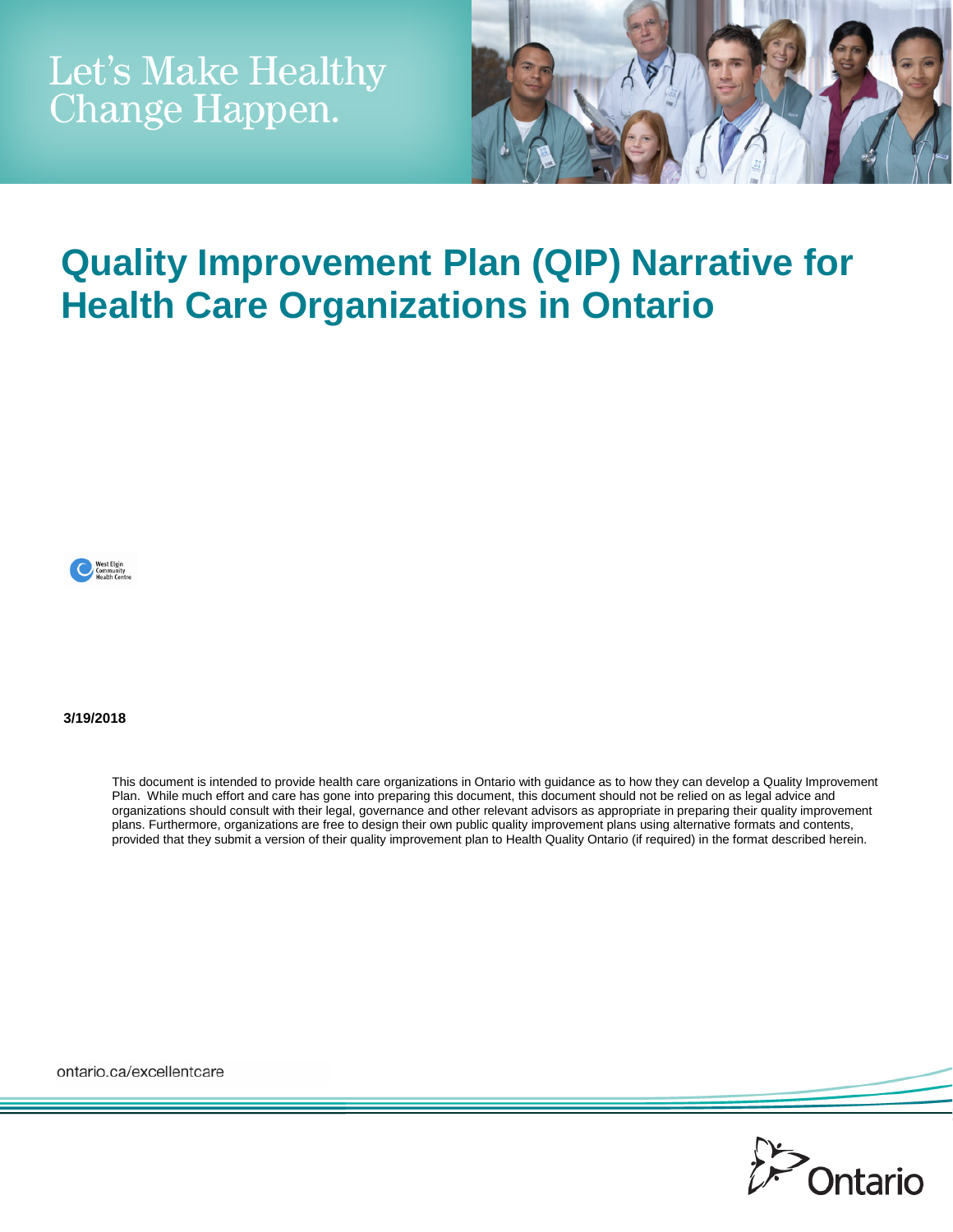## **Overview**

This year's Quality Improvement Plan (QIP) represents the fifth time that the West Elgin Community Health Centre (the "Centre") has participated in the provinciallyled quality improvement process.

While many efforts were made over the past year to improve access to our primary care team, the results of the Client Satisfaction survey in the fall of 2017 showed that there was still improvement needed in this area. Some of the challenges were due to departures of providers and the impacts of maternity leaves and vacancies that prevented some of the planned changes from taking place. However, it also appears that some of the challenges may be related to being a rural commuter community that adds complexity to our efforts to balance both same day episodic and ongoing chronic care needs. In 2018-19, there will be a renewed effort by the Centre to find a model that better matches the clients and communities' needs with the Centre's capacity to provide care and services.

#### **Describe your organization's greatest QI achievements from the past year**

The Quality Committee (QC) is pleased to discuss some of the QI achievements from the 2017-18 year. As indicated on the 'work plan' we focused on improving access for primary care clients. Significant developments in access include the implementation of processes to reduce (and eventually eliminate)the number of clients who call for appointments and are asked to call-back the next day. The work that contributed to this achievement included collaboration between our Administration and Primary Care team to develop a system to track when and why clients were asked to call back the next day. It progressed to the development of primary care 'triads' (MDs, RNECs, RN and RPNs linked with admin staff) to ensure that we are resourced to meet requests for care with an appropriate level of service.

Our QC is also proud to announce that for the third year running we have achieved a robust and representative sample on our client satisfaction survey. This enables us to more accurately compare year to year results and report our findings with greater confidence. This is important because a number of QIP indicators rely on data collected from the Client Satisfaction survey. On a similar note, we also submitted our first independent Client Satisfaction report to the South West Local Health Integration Network. We believe that another achievement is that this report lays the framework to track year to year performance on important client satisfaction indicators. The work that goes into achieving a robust sample size may be easily overlooked; however, it includes strong collaboration and problem solving between QC, the Admin Team, and volunteer services.

## **Resident, Patient, Client Engagement**

As noted a significant part of our client engagement strategy is to ensure that we achieve a robust and representative sample on our client satisfaction survey.

Another important element of our resident and client engagement strategy is the use of advisory councils. The Centre is pleased to report that 2017-18 was an active year for our Youth Advisory Council. During the spring our Youth Advisory Council accessed grant funds to hold a fun event for all local middle school youth to learn about community health resources and initiate community wide conversations about mental health. It is also expanding its role by offering its advisory services to other community agencies in the area. On another front, progress was made in establishing a Client and Family Advisory Council. An inaugural meeting for the Council was held on January 24th, 2018, with subsequent meetings in February and March.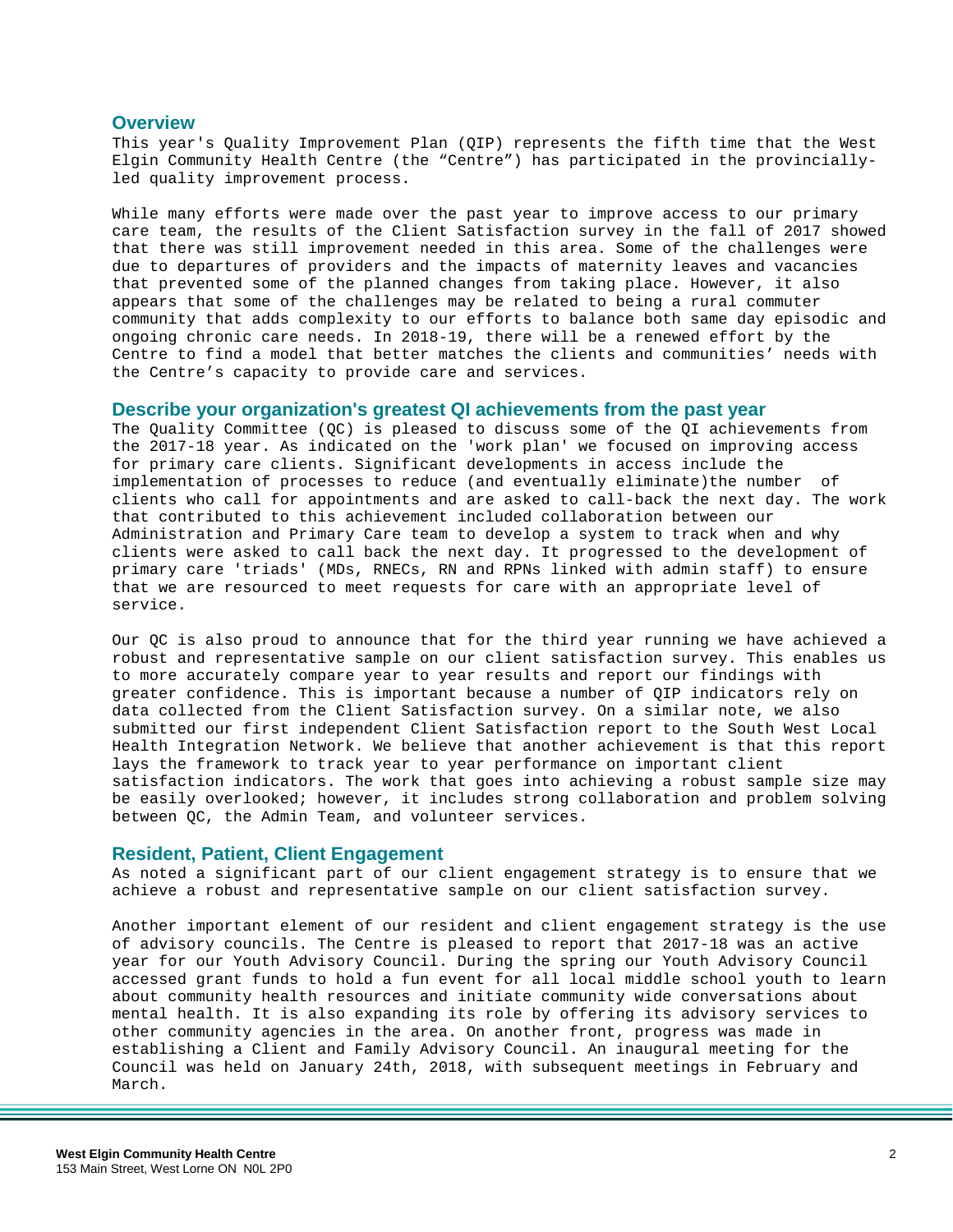## **Collaboration and Integration**

Collaboration and integration are integral to our goal of providing access to quality care across the spectrum. Highlights from this year's integration with other service providers include partnerships with Talbot Trail Physiotherapy (Community Physiotherapy Program), Addiction Services Thames Valley (Addictions Counselor), Canadian Mental Health Association (CMHA Counselling and Case-Management),and the local Situation Table. The Centre also acts as a Hub for local service providers to collaborate on issues facing the community. Evidence of this is the continued work that our Canadian Index of Wellbeing Task Forces are putting towards: Improving Access to Mental Health Services, Improving local conditions for Youth, and Improving Food Security. Our aim is to continue this work in the coming year and to expand integration through partnering with the Elgin Health Link as it gets up and running.

### **Engagement of Clinicians, Leadership & Staff**

In the past year our Quality Committee (QC) presented the QIP work plan at an allstaff meeting and recruited clinicians and staff who were willing to participate / collaborate on improvement initiatives. This meeting also provided a platform for Centre-wide discussions about how we can improve the quality of care at our Centre.

Leadership continued to support the QIP through ongoing collaboration with clinicians, staff, and volunteers in order to realize change ideas like tracking 'Advanced Access' performance, and the creation of 'triads' (to ensure continuity of care and maximize use of resources in responses to requests for care).

For the coming year our QC hopes to bring engagement to a higher level through a Centre-wide focus on improving access.

#### **Population Health and Equity Considerations**

Our organization's commitment to live up to the motto "Every One Matters" keeps our focus on population health and equity considerations. One significant achievement from 2017-18 that reflects this is the work that went into securing funding for an accessible van. This van is now available to assist Seniors and People with disabilities to attend programming and appointments. Other notable efforts at addressing population health and equity include: ensuring that our community-based programs are available to all residents not just primary care clients; continuing and broadening access to our community physiotherapy program that provides access to physiotherapy free of charge for clients who do not have health benefits; and expanding access to Chiropody services via the Chiropody Offloading Program (which allows residents to access services locally instead of driving to regional treatment centres).

#### **Access to the Right Level of Care - Addressing ALC**

In October we reconfirmed our commitment by extending our agreement with the local hospital (Four Counties Health Services) to coordinate post discharge follow up care for our clients when required.